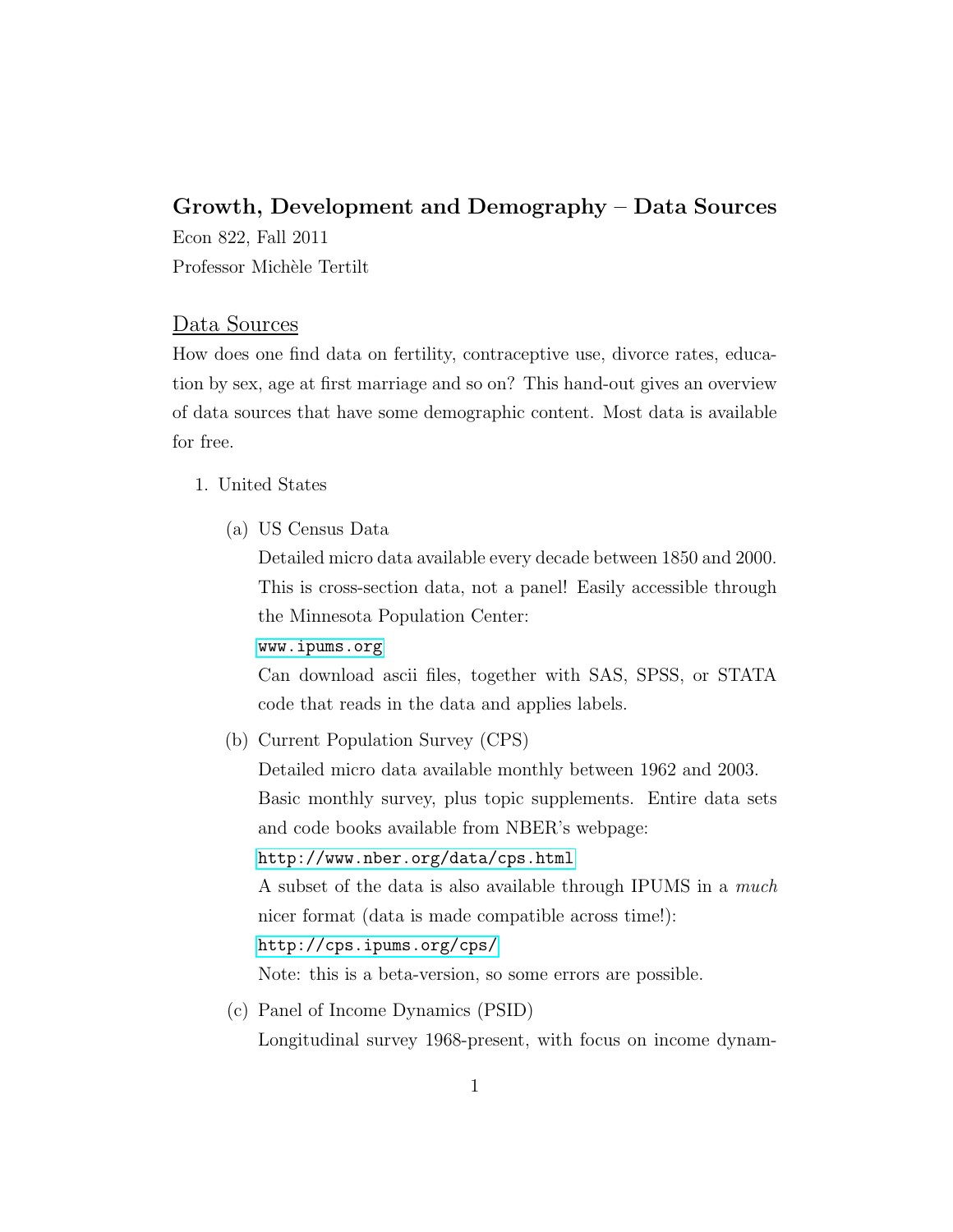ics. Panel of roughly 5,000 to 7,000 families (has grown over time). Collected by the University of Michigan. Data is free, can download here:

<http://psidonline.isr.umich.edu/>

(d) Consumer Expenditure Survey (CEX)

Quarterly data on 7,500 US households focusing on expenditures (in contrast to PSID, which focuses on income), 1984-2002. This is not a panel!

Basic tabulations available from the BLS:

<http://www.bls.gov/cex/home.htm>

There is also a public use sample of the actual micro data.

(e) US Statistical Abstracts

Anything and everything you want to know about Americans. This is not in a format that can be easily downloaded. But it is a good source to look up unusual data and find out who collects them. [http://www.census.gov/library/publications/2011/](http://www.census.gov/library/publications/2011/compendia/statab/131ed.html) [compendia/statab/131ed.html](http://www.census.gov/library/publications/2011/compendia/statab/131ed.html)

- (f) National Center for Health Statistics (NCHS) <http://www.cdc.gov/nchs/> Includes the National Survey of Family Growth (see below for details) and many other interesting surveys.
- (g) National Longitudinal Survey of Youth (NLSY) <http://www.bls.gov/nls/home.htm>
- (h) National Survey of Family Growth (NSFG) The NSFG gathers information on family life, marriage and divorce, pregnancy, infertility, use of contraception, and men's and women's health. This data has been collected in irregular inter-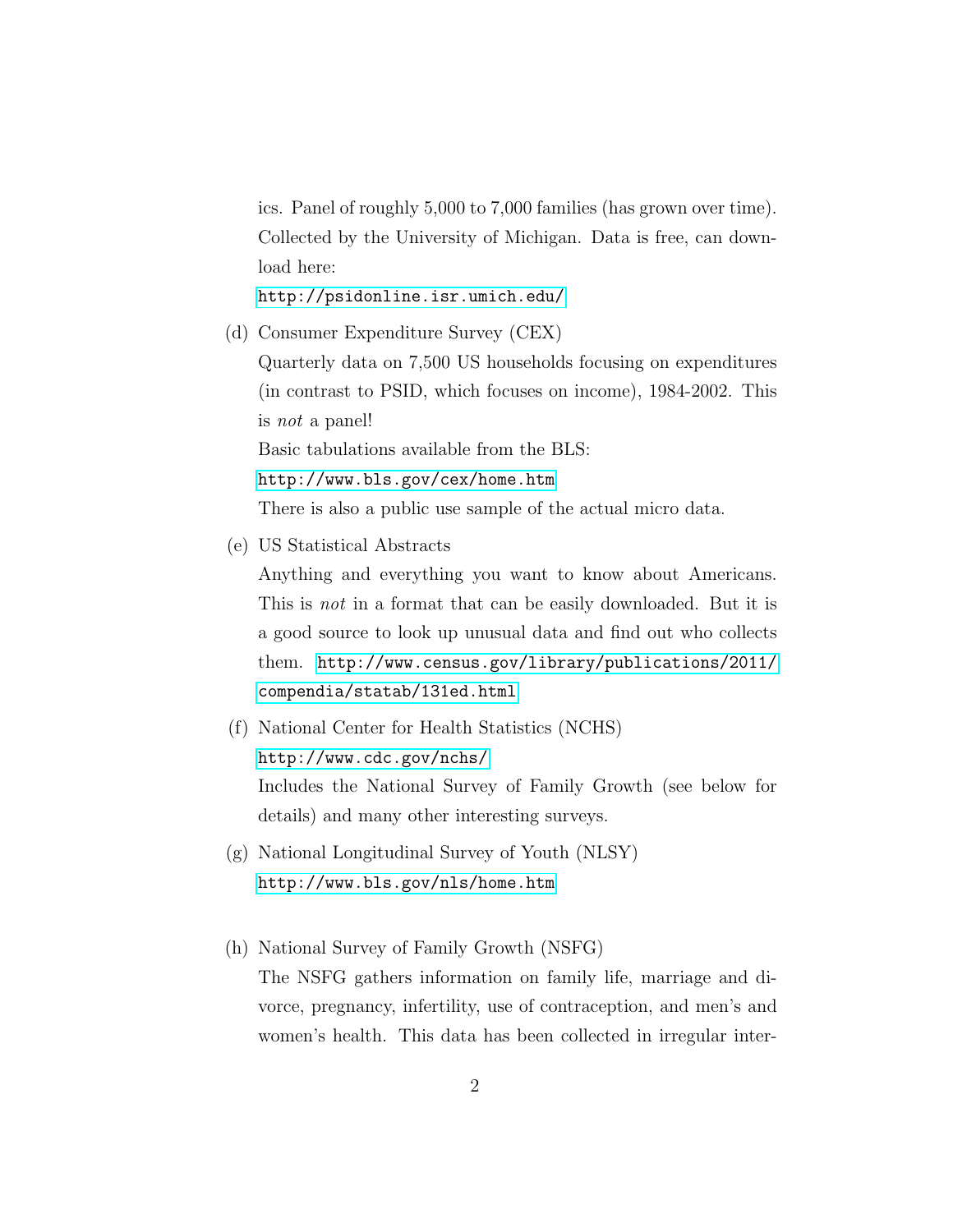vals since 1973. Note that the NSFG is not a panel and the scope of the survey has expanded considerably since then. <http://www.cdc.gov/nchs/NSFG.htm>

(i) American Time Use Survey (ATUS) <http://www.bls.gov/tus/>

Detailed data on how Americans spend their time, annual survey since 2003. This is a repeated cross-section, not a panel. Unfortunately, it is a survey of individuals, not households, which makes the analysis of household dynamics somewhat difficult. Older time use surveys are available for selected years, but not directly comparable to the ATUS.

- 2. Micro Data for other Countries
	- (a) A special issue of the Review of Economic Dynamics was devoted to analyzing consumption and income inequality in a variety of countries. The data is available from the RED webpage: [https:](https://www.economicdynamics.org/si-cross-facts/) [//www.economicdynamics.org/si-cross-facts/](https://www.economicdynamics.org/si-cross-facts/)
	- (b) Census data (roughly second half of 20th century) is available through IPUMS for the following countries: China, Columbia, France, Kenya, Mexico, and Vietnam. <https://international.ipums.org/international/>
	- (c) Most countries have their own national statistical offices, so if you do have a specific interest for a particular country, check out the official government website.
	- (d) Check this out for an overview of time use surveys in other countries (and note that some countries have in fact collected time use data for households, not just individuals): <http://www.timeuse.org/information/studies/>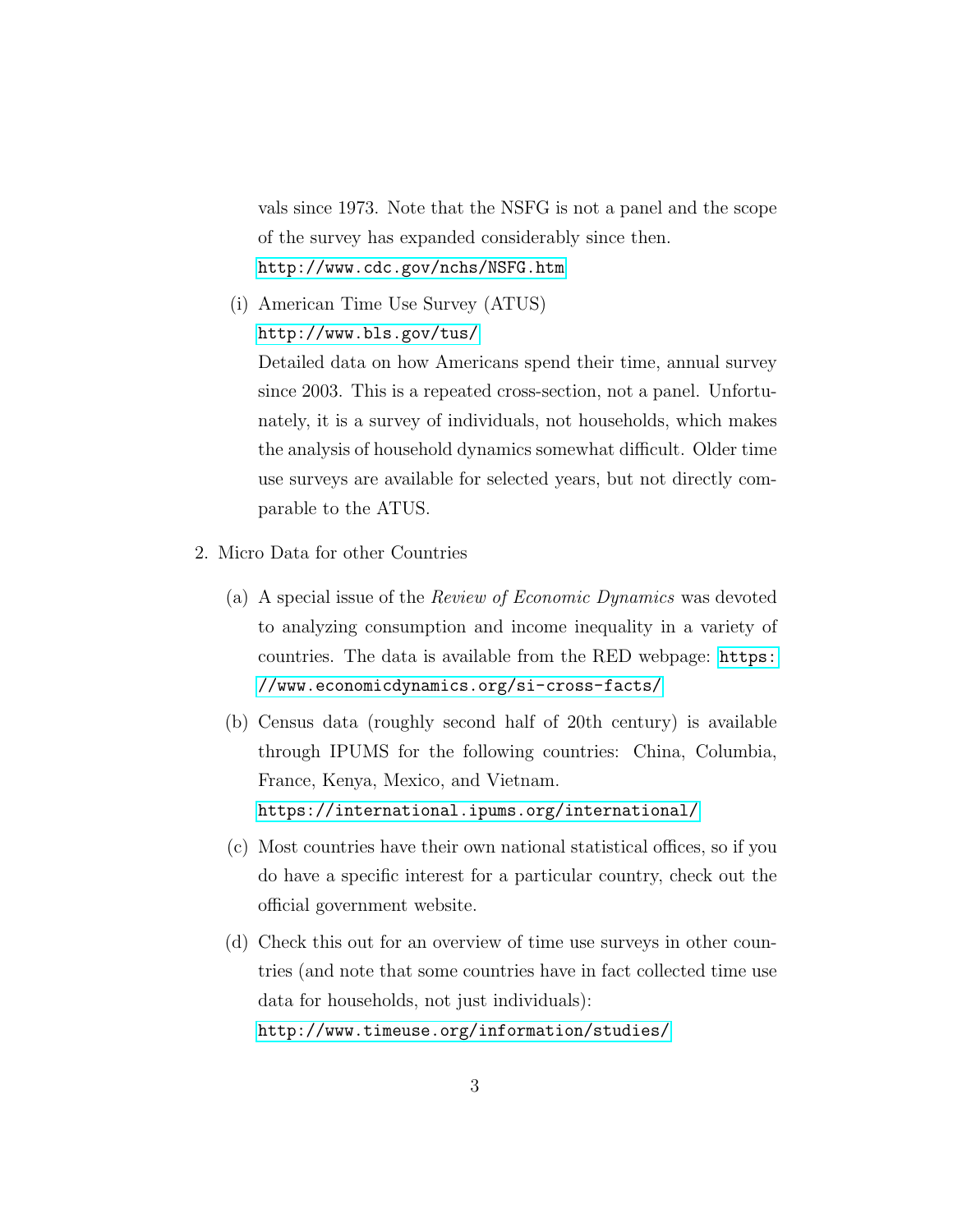- (e) An interesting micro data set from Italy is the "Survey on Household Income and Wealth (SHIW). The SHIW began in the 1960s with the aim of gathering data on the incomes and savings of Italian households. Over the years, the scope of the survey has grown and now includes wealth and other aspects of households' economic and financial behavior such as, for example, which payment methods are used. Information on expenditure is also available, similar to the CEX in the U.S. The sample used in the most recent surveys comprises about 8,000 households (24,000 individuals), distributed over about 300 Italian municipalities. [http:](http://www.eui.eu/Research/Library/ResearchGuides/Economics/Statistics/DataPortal/SHIW.aspx) [//www.eui.eu/Research/Library/ResearchGuides/Economics/](http://www.eui.eu/Research/Library/ResearchGuides/Economics/Statistics/DataPortal/SHIW.aspx) [Statistics/DataPortal/SHIW.aspx](http://www.eui.eu/Research/Library/ResearchGuides/Economics/Statistics/DataPortal/SHIW.aspx)
- 3. Data for Developing Countries
	- (a) Demographic and Health Surveys (DHS) are available for a variety of African countries. DHS surveys are micro data sets for many countries and many years. A good starting point is the following webpage: [http://www.measuredhs.com/accesssurveys/](http://www.measuredhs.com/accesssurveys/search/start.cfm) [search/start.cfm](http://www.measuredhs.com/accesssurveys/search/start.cfm)
	- (b) Panel data on HIV/AIDS in Malawi. Four waves are available by now: 1998, 2001, 2004, and 2006. Note that while the data is not representative of the entire country, it is (supposedly) representative of rural Malawi. <https://malawi.pop.upenn.edu/>
- 4. Cross Country Data
	- (a) World Development Indicators (World Bank) Cross-country data on many different topics, including basic economic variables, population related variables and some social indicators. Check it out, easy to use, you can either look at a specific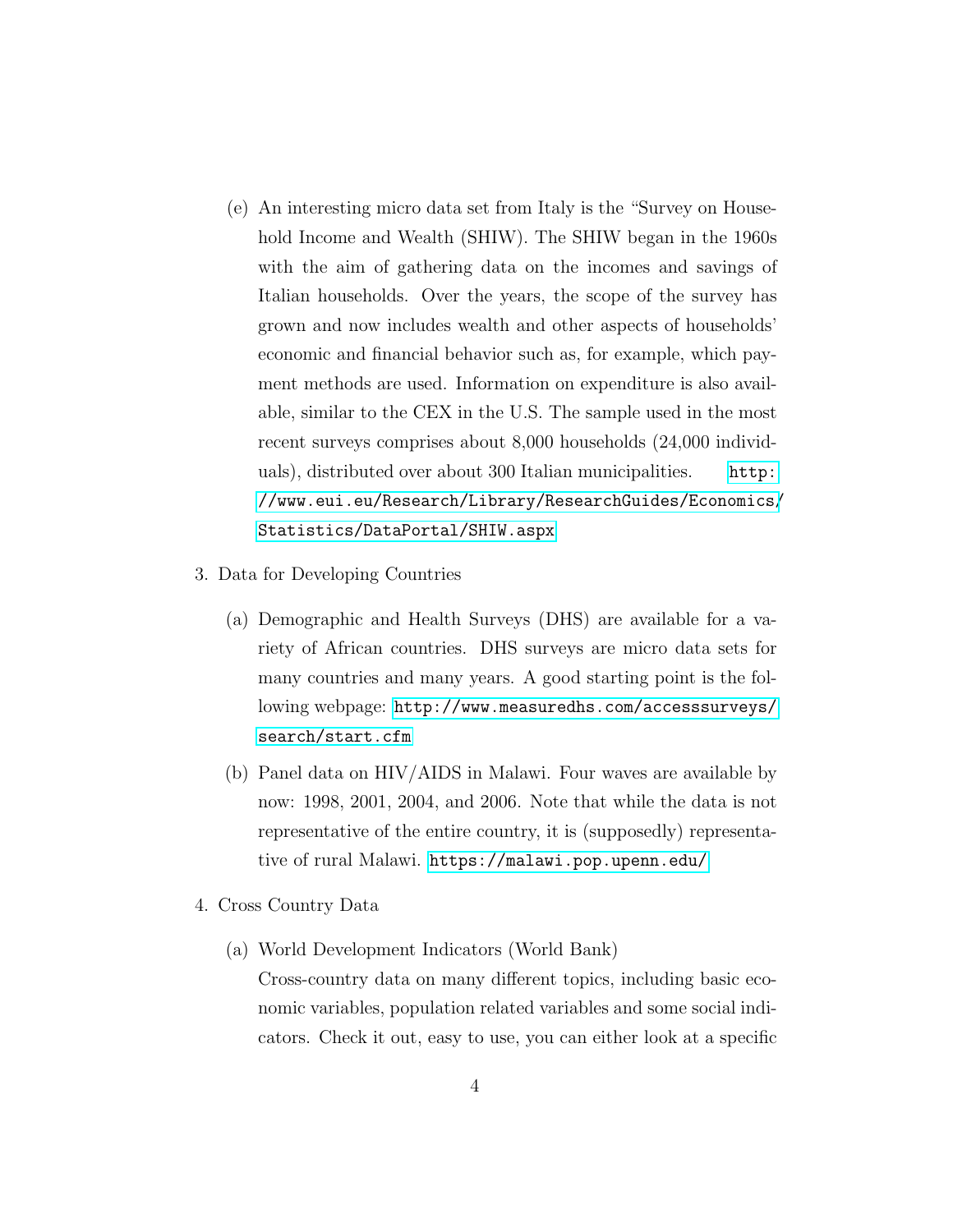variable of interest very easily, or download an entire data extract as excel or ascii file.

Access from <http://data.worldbank.org/> or through the Stanford library.

- (b) OECD Gender, Institutions, and Development (GID) data base Cross-country data on gender issues, such as education by gender, and index of property rights for women, violence against women, and more. [http://www.oecd.org/dev/poverty/](http://www.oecd.org/dev/poverty/genderinstitutionsanddevelopmentdatabase.htm) [genderinstitutionsanddevelopmentdatabase.htm](http://www.oecd.org/dev/poverty/genderinstitutionsanddevelopmentdatabase.htm)
- (c) Data on marriage, fertility, gender, etc. is available through the Population Reference Bureau (PRB): <http://www.prb.org/> lots of interesting data that is not available through other sources, for example on abortion policy. Good as a reference, but not

available in a format that can be read into any other program.

- (d) The United Nations publish a lot of interesting data through its various subdivisions. There is a lot of duplication, and most of is also available through the WDI, but if there is something you can't find elsewhere, you may want to check those sources out:
	- i. UN Population division <http://www.un.org/esa/population/unpop.htm>
	- ii. UNDP Human development indicators Human Development Report available on-line: <http://hdr.undp.org/en/reports/global/hdr2007-2008/> Can download the data from here (pdf or excel): <http://hdr.undp.org/en/statistics/>
	- iii. UNSD Social Indicators [http://unstats.un.org/unsd/](http://unstats.un.org/unsd/demographic/products/socind/default.htm) [demographic/products/socind/default.htm](http://unstats.un.org/unsd/demographic/products/socind/default.htm)